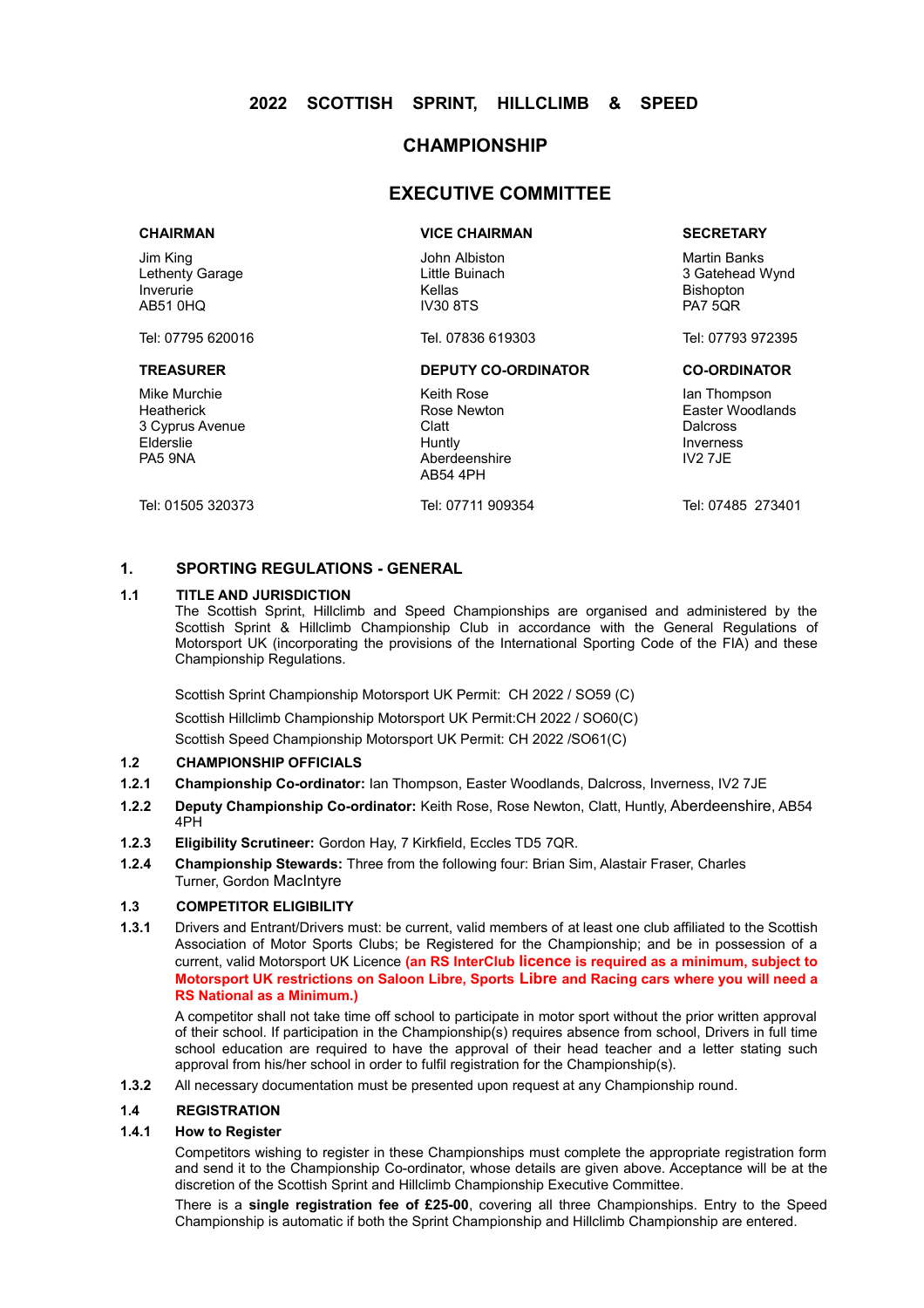#### **1.4.2 Closing Date**

The Championship registers will open upon receipt of these Regulations and registrations will **Remain** open until further notice but scores achieved before registration and payment are received *will not be counted in the competitor's final scores*

#### **1.5 CHAMPIONSHIP ROUNDS**

#### **1.5.1 Dates and Venues**

| <b>Scottish</b><br><b>Sprint</b> | <b>Scottish</b><br><b>Hillclimb</b> | <b>Scottish</b><br><b>Speed</b> | <b>Event Date</b><br>2022 | <b>Venue</b>   | <b>Organising Club</b>               |
|----------------------------------|-------------------------------------|---------------------------------|---------------------------|----------------|--------------------------------------|
| Round 1                          |                                     |                                 | April 2                   | Kames          | East Ayrshire CC                     |
| Round <sub>2</sub>               |                                     |                                 | April 3                   | Kames          | East Ayrshire CC                     |
|                                  | Round 1                             | Round 1                         | April 16                  | Doune          | Lothian CC                           |
|                                  | Round <sub>2</sub>                  | Round <sub>2</sub>              | April 17                  | Doune          | <b>Lothian CC</b>                    |
| Round 3                          |                                     |                                 | May 7                     | Kames          | <b>Scottish Sporting CC</b>          |
| Round 4                          |                                     | Round 3                         | May8                      | Kames          | <b>Scottish Sporting CC</b>          |
|                                  | Round 3                             | Round 4                         | May 14                    | Fintray        | Grampian AC                          |
|                                  | Round 4                             |                                 | $M$ ay 15                 | Fintray        | <b>Grampian AC</b>                   |
| Round 5                          |                                     | $\overline{a}$                  | June 4                    | Golspie        | Caithness CC                         |
| Round 6                          |                                     | Round 5                         | $J$ une $5$               | Golspie        | Caithness CC                         |
|                                  | Round 5                             | Round 6                         | June 11                   | Forrestburn    | <b>Monklands Sporting CC</b>         |
|                                  | Round 6                             |                                 | June $12$                 | Forrestburn    | <b>Monklands Sporting CC</b>         |
|                                  | Round 7                             |                                 | June 18                   | Doune          | Lothian CC                           |
|                                  | Round 8                             |                                 | June 19                   | Doune          | <b>Lothian CC</b>                    |
| Round 7                          | $\overline{\phantom{0}}$            | Round 7                         | June 25                   | Boyndie        | <b>Scottish Sprint&amp;Hillclimb</b> |
| Round 8                          |                                     |                                 | June 26                   | <b>Boyndie</b> | Scottish Sprint&Hillclimb            |
| Round 9                          |                                     |                                 | July $30$                 | Kames          | East Ayrshire CC                     |
| Round 10                         |                                     | Round 8                         | July 31                   | Kames          | East Ayrshire CC                     |
|                                  | Round 9                             | Round 9                         | August 6                  | Fintray        | <b>Grampian AC</b>                   |
|                                  | Round 10                            |                                 | August 7                  | Fintray        | Grampian AC                          |
| $\qquad \qquad \blacksquare$     | Round 11                            |                                 | August 27                 | Forrestburn    | <b>Monklands SCC</b>                 |
|                                  | Round 12                            | Round 10                        | August 28                 | Forrestburn    | <b>Monklands SCC</b>                 |
| Round 11                         |                                     | Round 11                        | September 10              | Golspie        | Caithness CC                         |
| Round 12                         |                                     |                                 | September 11              | Golspie        | Caithness CC                         |
|                                  | Round 13                            | $\overline{\phantom{0}}$        | September 17              | Doune          | Lothian CC                           |
|                                  | Round 14                            |                                 | September 18              | Doune          | Lothian CC                           |
| Round 13                         |                                     |                                 | September 24              | Boyndie        | Scottish Sprint&Hillclimb            |
| Round 14                         | $\overline{\phantom{0}}$            | Round 12                        | September 25              | <b>Boyndie</b> | Scottish Sprint&Hillclimb            |
| Round 15                         | $\overline{\phantom{0}}$            |                                 | October 1                 | Kames          | East Ayrshire CC                     |
| Round 16                         |                                     |                                 | October 2                 | Kames          | East Ayrshire CC                     |

Should any of the scheduled events be cancelled, the Executive Committee may announce alternative arrangements in accordance with current Motorsport UK regulations.

#### **1.5.2 Club Contacts**

Events in this Championship will be organised, either directly or jointly, by the following clubs.

| Club                           | <b>Contact</b>     | <b>Phone</b> | <b>Email</b>                     |
|--------------------------------|--------------------|--------------|----------------------------------|
| Caithness CC Ltd               | Craig Morrison     |              | secretary@caithnesscarclub.co.uk |
| East Ayrshire CC Ltd           | Cameron Fair       | 07818 808435 | cammy@eastayrshirecc.co.uk       |
| Grampian AC                    | Peggy Fraser       | 01467 621076 | peggy.m.fraser@btinternet.com    |
| Lothian CC Ltd                 | <b>Billy Cater</b> | 01555 750197 | caterbl@btinternet.com           |
| Monklands Sporting Car Club    | Sarah Shepherd     | 07974 454834 | sarah@mscc.org.uk                |
| Scottish Sprint&Hillclimb Club | Laura Ralton       |              | boyndie@waid.co.uk               |
| Scottish Sporting CC Ltd       | Alistair Reid      | 01236 720819 | alistair.j.reid@hotmail.co.uk    |

#### **1.6 SCORING**

Details of the points system and the method for resolving ties in each of the three Championships is described at Appendix A of these regulations.

#### **1.6.1 Championship Points Appeal**

Appeals arising out of Championship points awarded should be in accordance with section C6.5 of the current Motorsport UK Yearbook.

#### **1.7 AWARDS**

Details of the awards in each championship are described at Appendix A of these regulations. All named trophies are held for one year only, *and must be returned prior to the 25th September to allow for cleaning,repair and engraving* for presentation.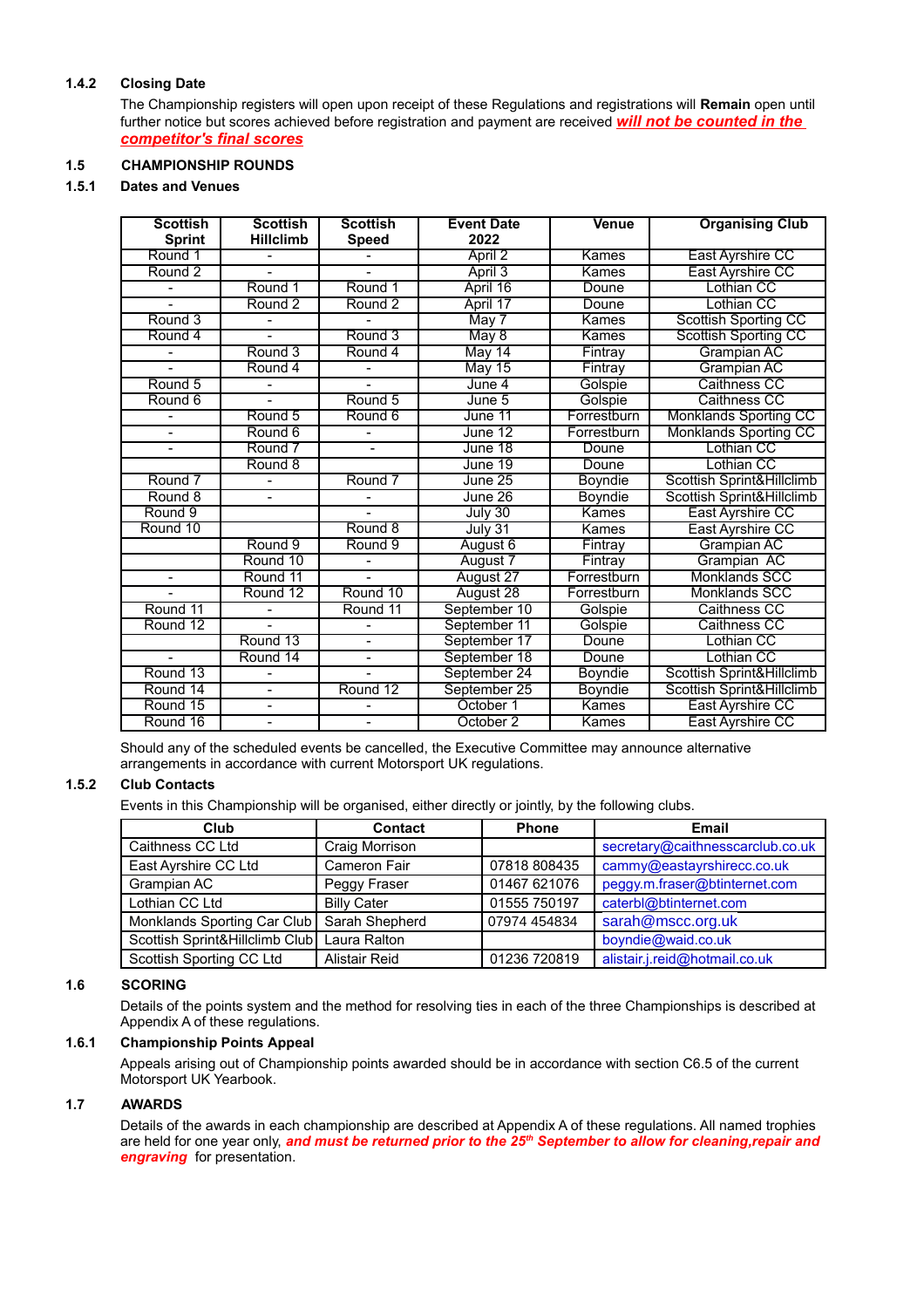#### **2. SPORTING REGULATIONS - JUDICIAL PROCEDURES**

#### **2.1 JUDICIAL PROCEDURES & PENALTIES**

Judicial procedures will be in accordance with the current Motorsport UK Yearbook Section C. Penalties may be applied by the Championship Stewards as appropriate to the offence (C2.1.1 and C3.5.3 refer), including exclusion from the championship.

#### **3. GENERAL COMPETITION RULES**

Each qualifying round will be run under its own Supplementary Regulations ("SRs") and competitors will be bound by those SRs, the General Competition Regulations of the Motorsport UK and these Championship Regulations.

#### **3.1 DOUBLE ENTRIES**

Competitors may enter no more than two cars in a Championship and no more than two drivers may drive the same car. A competitor may not enter more than one car in the same class. A car may not be entered in more than one class.

#### **3.2 EVENT ENTRIES**

Each registered competitor should make application for respective qualifying rounds of the Championships. Queries regarding the individual events should be directed to the organising club. Contact details can be found in Section 1.5.2 of these regulations.

Organising clubs of the individual events will endeavour to accept entries from registered competitors. However, they are neither bound to accept entries received after the event closing date, nor to displace another nonregistered entrant who has properly entered for an event.

#### **3.3 VEHICLE SUBSTITUTION**

A competitor may substitute another vehicle during the course of a Championship provided the substitute vehicle is in the same class as the original entry. There will be no limit to the number of substitutions that can be made. However, the competitor must notify the Championship Co-ordinator or Deputy in writing of any substitution **before the commencement of competition runs** for the event in which the substitute vehicle is to be used, or no Championship score will be credited to that competitor in the substitute. It will be considered enough to lodge a letter notifying the change with the Secretary of the Meeting **before the commencement of competition runs,** provided it is then forwarded to the Championship Co-ordinator or Deputy.

#### **3.4 CLASS ALLOCATION**

The Championship Co-ordinator will endeavor to ensure that entries are entered in the appropriate class. When class structure permits a competitor must compete in the class registered in order to score Championship points. At venues where a different class structure is used competitors should enter the class to which their cars are eligible and points will be awarded as per these regulations.**The onus is on the competitor to ensure correct class allocation. Competitors are reminded that failing to disclose modifications that would make them ineligible for the class as entered may result in Disqualifaction from the championship.**

#### **3.5 CHAMPIONSHIP SUPPORTER'S**

**Every competitor must display the Current championship supporter's stickers** on his/her car in accordance with Regulation H28.1.2 of the current Motorsport UK Yearbook. Non-compliance may result in offenders being deleted from the Championship results (Regulation H28.1.3 refers).

#### **3.6 COMMUNICATION**

The preferred method of communication for championship results and other relevant information to competitors shall be email and the Championship's website: [http://www.scottish-sprinting.co.uk](http://www.scottish-sprinting.co.uk/) or www.scottishhillclimbing.co.uk.

#### **4. TECHNICAL REGULATIONS – ALL CHAMPIONSHIPS**

#### **4.1 TECHNICAL REGULATIONS, ALL CARS**

In addition to complying with the appropriate category regulations (Section S11-15 refers), cars in all classes must comply with the requirements of Regulation S10.1 which states: 'Other than the provisions of Section J, S10.2, and the specific Category regulations as appropriate, modifications are free.' Subject to complying with S10.6.2 of the current Motorsport UK Yearbook and event Supplementary Regulations allowing the use of that specific fuel, cars in Classes C1 to C6 may use Methanol fuel. Cars in all other Classes must comply with S10.6.1 of the current Motorsport UK Yearbook, requiring the use of Pump Fuel. The questions on the Championship Registration Form with regard to any details of the car must be accurately answered and, for entries in classes A1 to A9 inclusive **D1 & D2** ,a list of modifications must be made. Any non-declared modifications or any false statement discovered at scrutineering, during eligibility inspection or subsequently may result in loss of all Championship points or Disqualifaction (see Section 2.1 of these regulations).

#### **4.2 VEHICLE DEFINITIONS**

The definition of what constitutes a vehicle in one of the classes is at the discretion of the Championship committee and does not of necessity follow any rules laid down by the FIA or the Motorsport UK other than in general outline.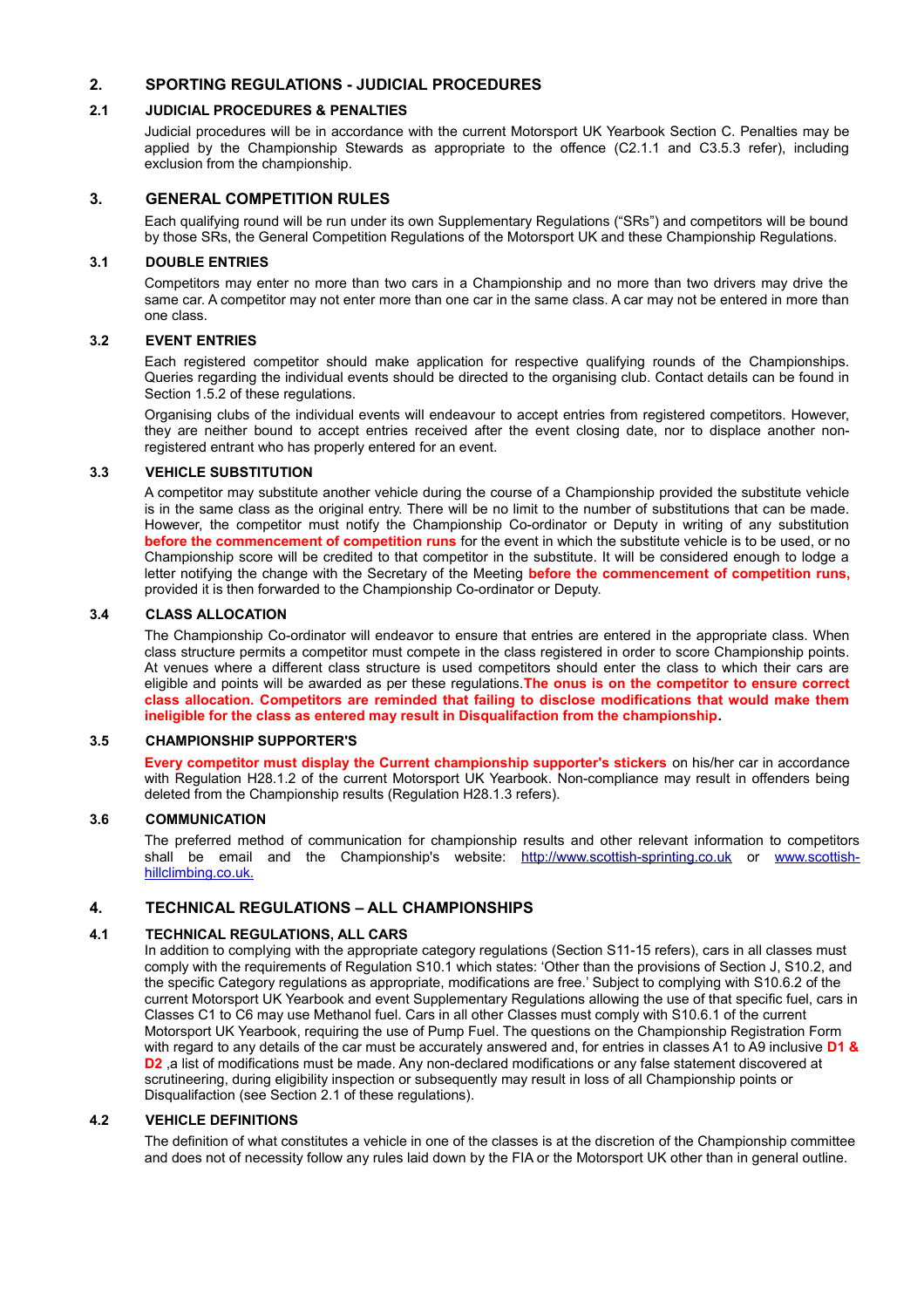#### **(A) ROAD CARS**

Cars in classes A1 to A9 are cars as defined by the requirements of Section S10 and S12 of the current Motorsport UK Yearbook as Road Cars - Series Production and Road Cars - Specialist Production.

Class A8 is open to production Sports Car models from classic marque clubs including MG, Austin Healey, Triumph, Jaguar, TVR, Morgan, Ginetta, Lotus, Porsche, Renault Alpine, Mazda (RX7 and MX5 variants only), Vauxhall (VX220 variants only), BMW sports cars (i.e. cars with a 'Z' prefix), Toyota (MR2 variants only), Honda (S2000 variants only) Noble (M12 variant only), Ferrari, GTM, and Datsun/Nissan Z series sports cars. Other marques may be included by the Championship Committee, following a formal request.

Specialist Production cars entered in A8 must additionally comply with the terms of S12.5.1, S12.7.6 and S12.8.1 of the current Motorsport UK Yearbook as they similarly apply to Series Production cars.

Class A9 is open to Mazda MX5 models up to 1840cc having chassis codes NA and NB (ie cars prior to Mark 3) entered by members of the *Scottish MX5 Hillclimb and Sprint Register.*

#### **(B) MODIFIED CARS**

Are cars as defined by the requirements of Section S10 and S13 of the current Motorsport UK Yearbook as Modified Cars - Series Production and Modified Cars - Specialist Production, including two seater cars not complying with classes in Division A (Road Cars) as defined in these regulations, provided that modifications and safety regulations for Modified Production Cars are followed.

Group B Sports Cars, GT1 Sports Cars and World Rally Cars are prohibited from these categories and will run in the Competition Car Division and in the appropriate Sports Libre class.

#### **(C) COMPETITION CARS**

This section includes cars from the Sports Libre and Racing Car classes.

Sports Libre Cars shall comply with the definitions and requirements of Section S10 and S14 of the current Motorsport UK Yearbook. The Sports Libre classes will also include saloon cars and other four-seater cars not complying with classes in Division A (Road Cars), Division B (Modified Cars), or Division C (Saloon Libre cars) as defined in these regulations, provided that safety regulations appropriate to Sports Libre Cars are adhered to (see Section S10 of the current Motorsport UK Yearbook). Racing Cars are single seater, open wheeled competition cars, complying with Section S10 and S15 of the current Motorsport UK Yearbook.

Cars in class C0 (Saloon Libre) are Sports Libre cars as defined by the requirements of Section S10 of the current Motorsport UK Yearbook. In addition, cars in this class must:

- Comply with Sections S13.4.1 to S13.5.12 and S13.6.4 to S13.9 of the current Motorsport UK Yearbook.
- Have an engine that is from the same general manufacturer as the original bodyshell (e.g. Ford car, Ford engine),
- Be two-wheel-drive.
- **Must hold the correct grade of MSUK Licence for the vehicle .**

#### **(D) CLASSIC AND THOROUGHBRED CARS**

Classes D1, D2 and D3 are open to all cars manufactured prior to 1 January 1980. Cars manufactured up until 31 December 1981 may be eligible so long as they comply with the technical specification as of 31 December 1979. Only period modifications are permitted with the exception of tyres, where allowances will be made for older cars (e.g. veteran or vintage cars), when the available options are limited due to the size and type of tyre required. In addition to these age restrictions, the Classic and Thoroughbred Division is split into three distinct classes as follows;

- Class D1 for Classic and Thoroughbred Road Cars complying with requirements for Division A above
- Class D2 for Classic and Thoroughbred Modified Cars complying with requirements for Division B above
- Class D3 for Classic and Thoroughbred Competition Cars complying with requirements for Division C above

Other period vehicles will be considered eligible with the joint agreement of the Championship Eligibility scrutineer and the Championship Co-ordinator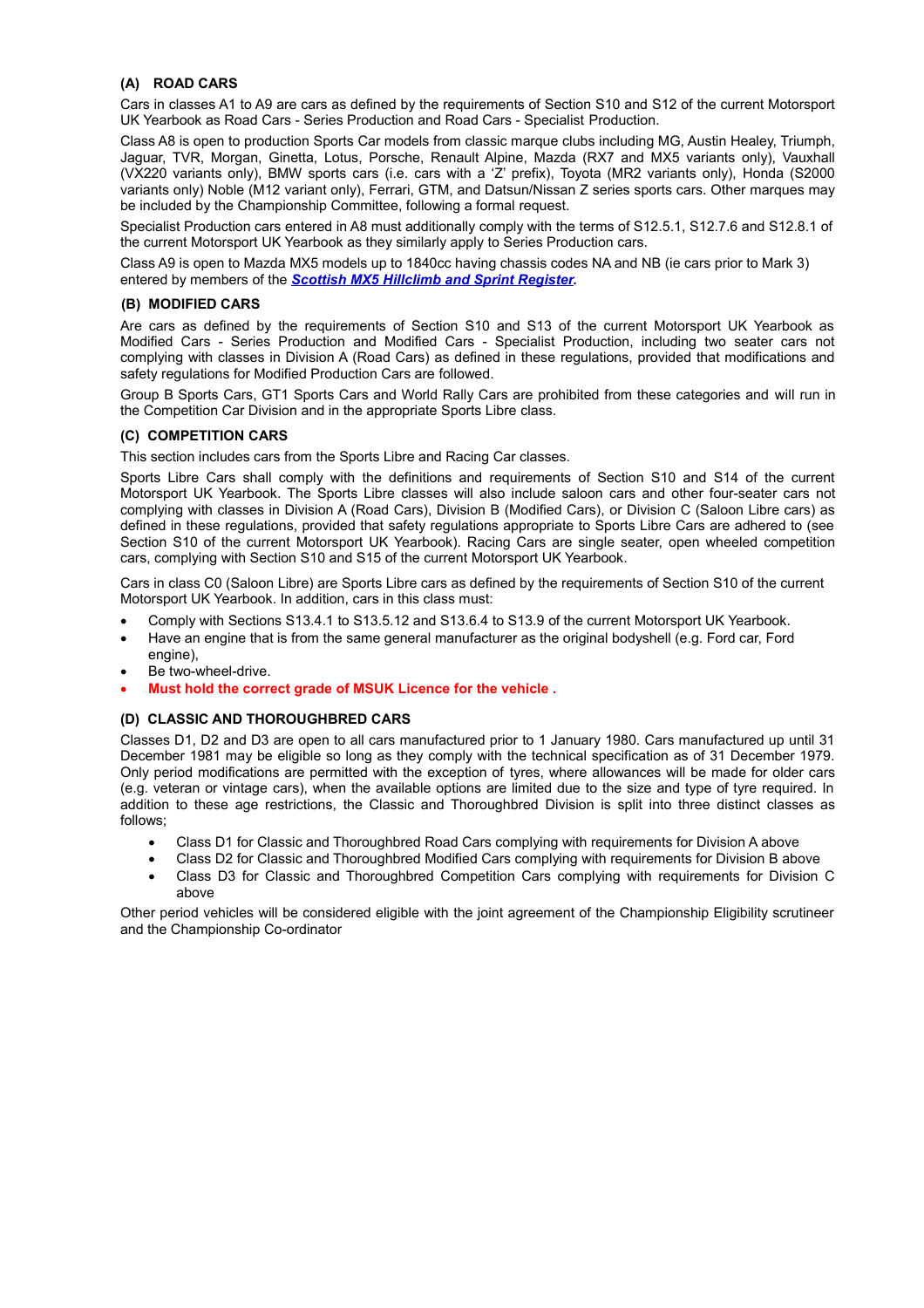#### **4.2.1 Championship Classes**

For the purpose of the championship scoring, vehicles will be divided into the following divisions and classes:

#### **Division A - Road Cars**

- A1 Saloon Cars up to 1400cc<br>A2 Saloon Cars over 1400cc a
- Saloon Cars over 1400cc and up to 2000cc
- A3 Saloon Cars over 2000cc
- A4 Sports Cars up to 1400cc
- A5 Sports Cars over 1400cc and up to 1700cc
- A6 Sports Cars over 1700cc
- A7 Not used
- A8 Marque Road Sports Cars
- A9 **Members of the Scottish MX5 Hillclimb and Sprint Register**

#### **Division B - Modified Cars**

- B1 Modified Saloon Cars up to 1400cc
- B2 Modified Saloon Cars over 1400cc and up to 2000cc
- B3 Modified Saloon Cars over 2000cc<br>B4 Modified Sports Cars up to 1400cc
- B4 Modified Sports Cars up to 1400cc<br>B5 Modified Sports Cars over 1400cc a
- Modified Sports Cars over 1400cc and up to 1700cc
- B6 Modified Sports Cars over 1700cc

#### **Division C - Competition Cars**

- C0 Saloon Libre
- C1 Sports Libre Cars up to 1400cc<br>C2 Sports Libre Cars over 1400cc a
- C2 Sports Libre Cars over 1400cc and up to 1800cc<br>C3 Sports Libre Cars over 1800cc
- Sports Libre Cars over 1800cc
- C4 Racing Cars up to 1100cc
- C5 Racing Cars over 1100cc and up to 1600cc
- C6 Racing Cars over 1600cc

#### **Division D - Classic and Thoroughbred Cars (Period defined)**

- D1 Classic and Thoroughbred Road Cars<br>D2 Classic and Thoroughbred Modified Ca
- Classic and Thoroughbred Modified Cars
- D3 Classic and Thoroughbred Competition Cars

#### **APPENDIX A - SCORING**

#### **A.1 SCOTTISH SPRINT CHAMPIONSHIP – SCORING SYSTEM AND AWARDS**

#### **A.1.1 QUALIFYING SCORE**

Qualifying Scores will be determined by a competitor's best nine results at Championship events. However, at the end of the Championship, if fewer than 12 events have been organised and run then the maximum number of each competitor's results that count shall be reduced accordingly - eg, if only 11 events have been organised and run at the end of the Championship, then a competitor's eight best scores will count etc. But if fewer than nine events have been organised and run at the end of the season, up to four of a competitor's best scores will count.

Competitors must be classified as a Finisher at an event (in accordance with S9.5.5 of the current Motorsport UK Yearbook) to be eligible for point scoring from that event.

Unless stated otherwise, awards will be decided on the competitor's QUALIFYING SCORE only, based on the betterment of class records for each circuit. The fastest competition run at each qualifying round shall count for championship points, irrespective of the number of competitive runs taken at individual events.

Points will be awarded following each event based on the following calculation:

#### **Class Record x 100 /Competitor Best Time**

Where no previous record exists for a class, the new record will be used as the basis of this calculation.

For events with a different class structure the Scottish Class Structure records will be used for scoring purposes.

The Sprint Champion will be the competitor with the highest QUALIFYING SCORE, irrespective of class.

#### **A.1.2 TIE DECIDING**

In the event of a tie for an award, the competitor with the best improvement on an existing class record at any round will be the winner. If this does not produce a result, the second best improvement will be considered, then the third and so on, until a result is achieved.

#### **A.1.3 QUALIFYING FINISHERS**

At the end of the season, all those registered competitors who have competed in any of the Championship rounds run will be eligible for inclusion in the final results. To be classed as a Qualifying Finisher, registered competitors must have competed in a minimum of four Championship Rounds. Awards will be restricted to Qualifying Finishers.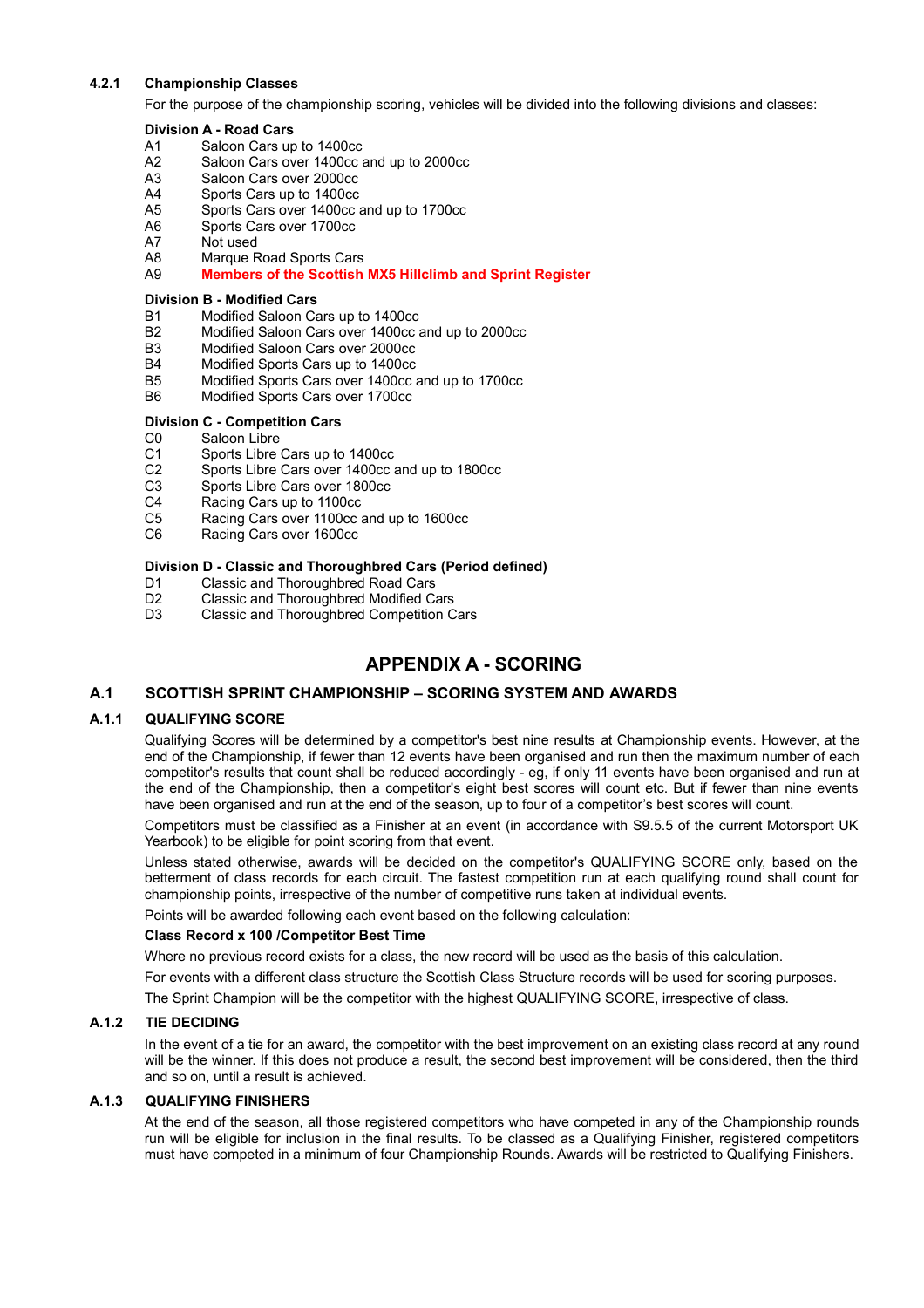#### **A.1.4 'TOP TEN' CHAMPIONSHIP**

In addition to the Overall Sprint Championship based on the championship scoring system, there will be a separate competition based on points awarded for the best times achieved by registered drivers during the Championship timed runs at each of the Championship rounds. Points will be awarded as follows: 15 points for fastest time of the day, 12 points for the second fastest, 10 for third and 8, 6, 5, 4, 3, 2 and 1 for the remaining seven positions respectively. The Top Ten Competition winner will be the competitor who accrues the highest aggregate score on this basis from the same number of events as their Qualifying Score in the Overall Sprint Championship. In the event of a tie, the higher number of first places within the rounds used to calculate the Championship Qualifying Score will decide the winner. If this fails to resolve the tie, then the number of second places, and so on until the tie is resolved. In the event this still does not produce a clear winner dropped scores will then be used to resolve the tie.

#### **A.1.5 AWARDS**

With the exception of the Tom McCubbin Trophy and Fraser Bell Trophy, these awards only apply to Qualifying Finishers, **Where more than 1 award is won by a competitor,these will be listed on the trophy awarded for the highest achievement**

| THE DICKSON TROPHY                                | To the Scottish Sprint Champion, Supported by Guyson.<br>(The 2 <sup>nd</sup> , 3 <sup>rd</sup> & 4 <sup>th</sup> Overall Finishers will also receive an award).                                                                     |
|---------------------------------------------------|--------------------------------------------------------------------------------------------------------------------------------------------------------------------------------------------------------------------------------------|
| THE UNIFLOW TROPHY                                | To the 'Top Ten' Champion, Supported by Rock Rose Gin.<br>(The 2 <sup>nd</sup> , 3 <sup>rd</sup> & 4 <sup>th</sup> Top Ten Finishers will also receive an award).                                                                    |
| THE ROAD CAR SHIELD                               | To the driver of the highest placed car in Division A (Road Cars) in the<br>Championship, Supported by Central Garage Glenkindie.<br>(The 2 <sup>nd</sup> and 3 <sup>rd</sup> placed in the Division will also receive an award).    |
| THE A.P.R.SIMPSON TROPHY                          | To the driver of the highest placed car in Division B (Modified Cars) in<br>the Championship, Supported by Trimline Systems.<br>(The 2 <sup>nd</sup> and 3 <sup>rd</sup> placed in the Division will also receive an award).         |
| THE RACING DEVELOPMENT<br>(SCOTLAND) TROPHY       | To the driver of the highest placed car in Division C (Competition Cars)<br>in the Championship, Supported by Tillicoultry Quarries.<br>(The 2 <sup>nd</sup> and 3 <sup>rd</sup> placed in the Division will also receive an award). |
| THE CLASSIC AND<br>THOROUGHBRED SPRINT<br>TROPHY  | To the driver of the highest placed Classic and Thoroughbred car from<br>Division D, Supported by Kintore Trophy Centre.                                                                                                             |
| THE ENGRAVIA TROPHY CENTRE<br><b>LADIES AWARD</b> | To the Ladies Scottish Sprint Champion.                                                                                                                                                                                              |
| THE FRASER BELL TROPHY                            | Presented to an individual for his/her contribution to Scottish Sprinting<br>during the year (this award is presented alternately to a competitor one<br>year and a non-competitor the next).                                        |
| THE TOM McCUBBIN TROPHY                           | The Chairman's award, given for Spirit and Endeavour throughout the<br>vear.                                                                                                                                                         |

*Award winners will be responsible for the collection and return of their awards.*

#### **A.1.5.1 Class Awards**

The Winner in each class will also receive an award, and will be the person scoring the most points in each class. Where there are four (4) or more Qualifying Finishers in a class, there will be an award for second in class, and where there are seven (7) or more Qualifying Finishers in a class there will be an award for third in class.

#### **A.2 SCOTTISH HILLCLIMB CHAMPIONSHIP – SCORING SYSTEM AND AWARDS**

#### **A.2.1 QUALIFYING SCORE**

Qualifying Scores will be determined by a competitor's best nine results at Championship events. However, at the end of the Championship, if fewer than 13 events have been organised and run then the maximum number of each competitor's results that count shall be reduced accordingly - eg, if only 12 events have been organised and run at the end of the Championship, then a competitor's eight best scores will count etc. But if fewer than eight events have been organised and run at the end of the season, up to four of a competitor's best scores will count.

Competitors must be classified as a Finisher at an event (in accordance with S9.5.5 of the current Motorsport UK Yearbook) to be eligible for point scoring from that event.

At all events, points will be awarded to Registered Competitors only. As far as this Championship is concerned all non-registered competitors' placings are ignored. The fastest competition run at each qualifying round shall count for Championship, Division and Class points, excluding British Championship runoffs and irrespective of the number of competitive runs taken at individual events. For events where there is a different class structure, the Scottish Class Structure as per these regulations will be used for scoring purposes.

#### **A.2.1.1 Scoring - Championship**

At each event, Championship scores will be awarded as follows: 1st - 20th overall, 20 - 1 points respectively.

#### **A.2.1.2 Scoring - Division**

At each event, Division scores will be awarded as follows: 1st - 20th in Division, 20 - 1 points respectively.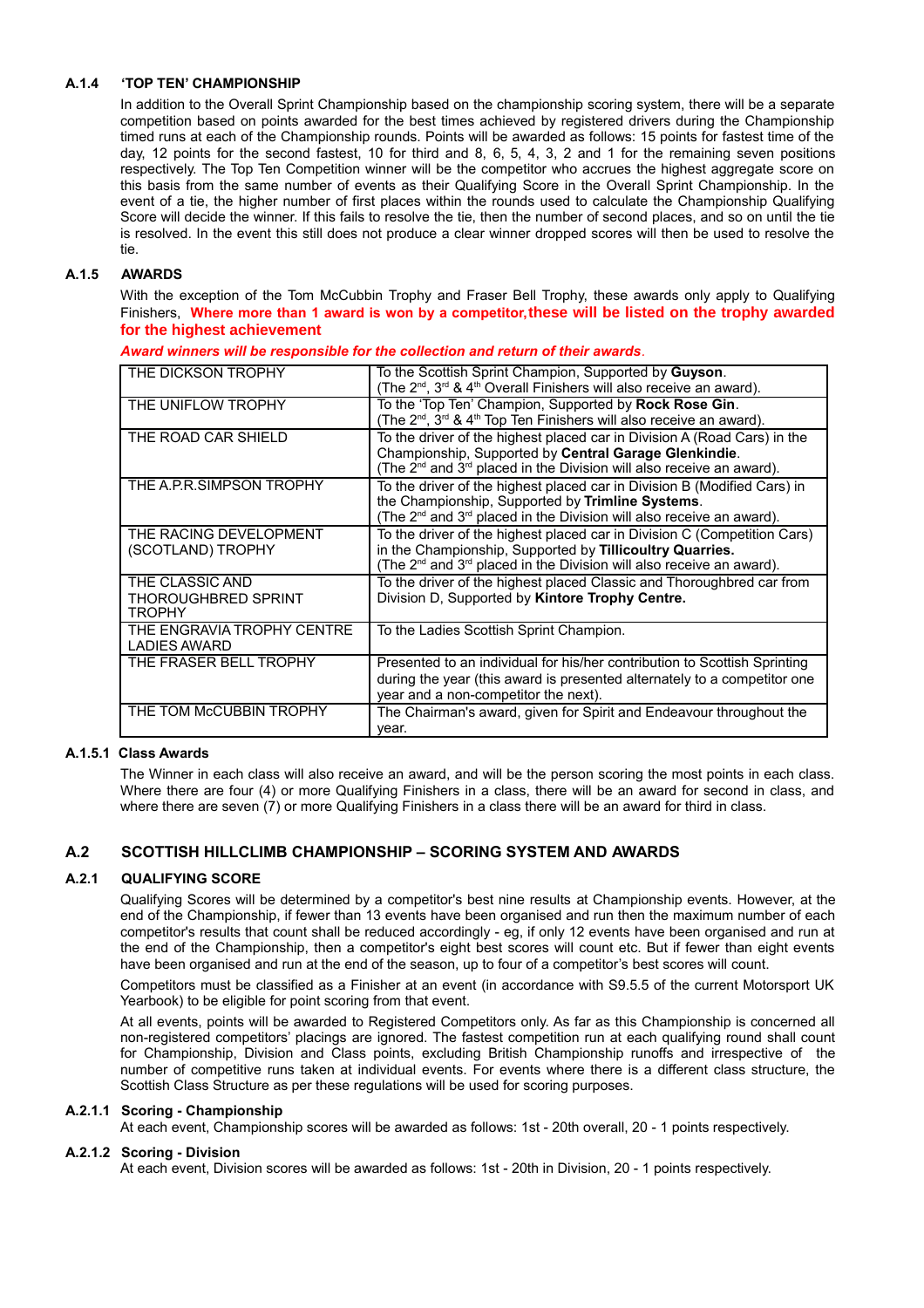#### **A.2.1.3 Scoring – Classes**

At each event, Class scores will be awarded as follows: 1st -  $8<sup>th</sup>$  in Class,10, 8, 6, 5, 4, 3, 2, and then 1 point to all remaining class competitors. Class scores do not count towards overall or division scores.

#### **A.2.2 TIE DECIDING**

A tie will be resolved by considering the higher number of first places within the rounds used to calculate the drivers Championship, Division or Class Qualifying Score. If this fails to resolve the tie, then the number of second places will be considered, and so on until the tie is resolved. In the event this still does not produce a clear winner, dropped scores will then be used in order to resolve the tie.

#### **A.2.3 QUALIFYING FINISHERS**

At the end of the season, all those registered competitors who have competed in any of the Championship rounds run will be eligible for inclusion in the final results. To be classed as a Qualifying Finisher, registered competitors must have competed in a minimum of four Championship Rounds. Awards will be restricted to Qualifying Finishers.

#### **A.2.4 AWARDS**

With the exception of the Bob Hamilton Memorial Trophy, these awards only apply to Qualifying Finishers.

 **Where more than 1 award is won by a competitor,these will be listed on the trophy awarded for the highest achievement**

| THE GRAMPIAN TELEVISION TROPHY                    | To the Overall Scottish Hillclimb Champion, Supported by                                                                                                                                                                                                           |
|---------------------------------------------------|--------------------------------------------------------------------------------------------------------------------------------------------------------------------------------------------------------------------------------------------------------------------|
|                                                   | Guyson.<br>(The 2 <sup>nd</sup> , 3 <sup>rd</sup> & 4 <sup>th</sup> Overall Finishers will also receive an award).                                                                                                                                                 |
| <b>ROAD CAR CHAMPION</b>                          | The Road Car Champion will be the person scoring the highest<br>points total in the Road Car Division, Supported by Central                                                                                                                                        |
|                                                   | <b>Garage Glenkindie.</b><br>(The $2^{\text{nd}}$ and $3^{\text{rd}}$ placed in the Division will also receive an award).                                                                                                                                          |
| <b>MODIFIED CAR CHAMPION</b>                      | The Modified Car Champion will be the person scoring the highest<br>points total in the Modified Car Division, Supported by Trimline<br>Systems.<br>(The $2^{nd}$ and $3^{rd}$ placed in the Division will also receive an award).                                 |
| <b>COMPETITION CAR CHAMPION</b>                   | The Competition Car Champion will be the person scoring the<br>highest points total in the Competition Car Division, Supported by<br><b>Tillicoultry Quarries.</b><br>(The 2 <sup>nd</sup> and 3 <sup>rd</sup> placed in the Division will also receive an award). |
| THE HOPKINS TROPHY                                | Presented to the person scoring the highest points total in the<br>Classic and Thoroughbred Car Division (Classes D1, D2 and D3)                                                                                                                                   |
| THE LADIES AWARD                                  | To the Ladies Scottish Hillclimb Champion (The Ladies Champion<br>will be the lady scoring the highest points total from a separate<br>ladies class scored as per A.2.1.3 of these regulations).                                                                   |
| THE NORMAN THOMSON MEMORIAL<br><b>TROPHY</b>      | Presented to the best Newcomer, being the competitor who has<br>not previously entered any sprint, speed or hillclimb championship<br>with the highest qualifying score in the Championship.                                                                       |
| <b>BOB HAMILTON MEMORIAL TROPHY</b>               | Presented to an individual for his/her contribution to Scottish<br>Hillclimbing during the year (this award is presented alternately to<br>a competitor one year and a non-competitor the next).                                                                   |
| <b>NORRIE GALBRAITH TROPHY</b>                    | Presented to the driver who has promoted Scottish Hillclimbing<br>most in the year.                                                                                                                                                                                |
| <b>JIM FARQUAR THOMSON GUYSON</b><br><b>AWARD</b> | Presented to the road car driver who has done exceedingly well<br>and not previously won a major award.                                                                                                                                                            |

*Award winners will be responsible for the collection and return of their awards.*

#### **A.2.4.1 Class Awards**

The Winner in each class will also receive an award, and will be the person scoring the most points in each class. Where there are four (4) or more Qualifying Finishers in a class, there will be an award for second in class, and where there are seven (7) or more Qualifying Finishers there will be an award for third in class.

#### **A.3 SCOTTISH SPEED CHAMPIONSHIP – SCORING SYSTEM AND AWARDS**

#### **A.3.1 QUALIFYING SCORE**

Qualifying Scores will be determined by a competitor's best eight results at Championship events. However, at the end of the Championship, if fewer than 12 events have been organised and run then the maximum number of each competitor's results that count shall be reduced accordingly - eg, if only 11 events have been organised and run at the end of the Championship, then a competitor's seven best scores will count etc. But if fewer than eight events have been organised and run at the end of the season, up to four of a competitor's best scores will count.

Qualifying Scores will be calculated to include at least one score from a sprint and one score from a hillclimb.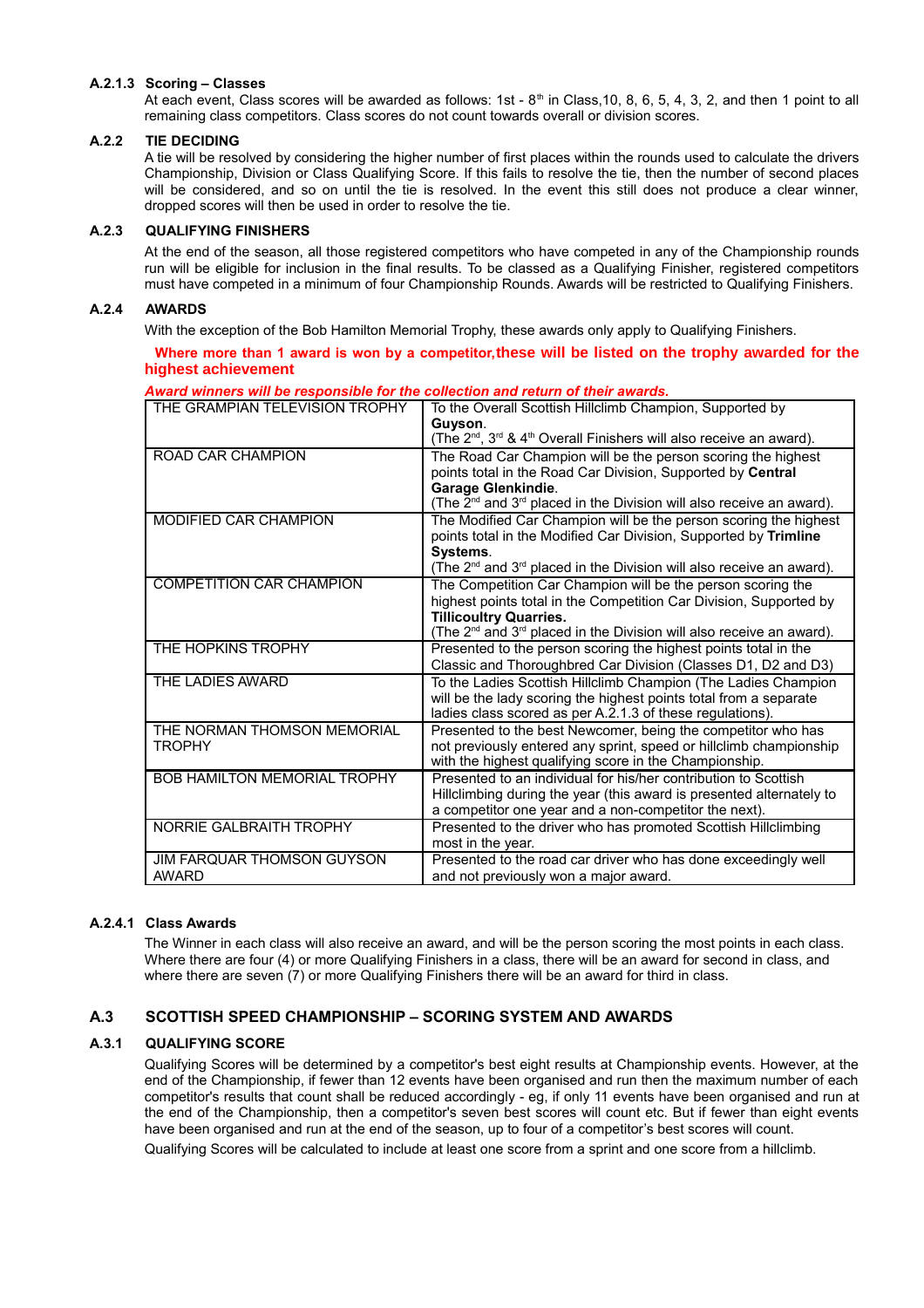Competitors must be classified as a Finisher at an event (in accordance with S9.5.5 of the current Motorsport UK Yearbook) to be eligible for point scoring from that event.

#### **A.3.2 POINTS SYSTEM**

Points will be awarded to all registered competitors, as appropriate to the class position achieved in the published final results for each round, and according to the following table:

| <b>Number in Class</b> |  |  |
|------------------------|--|--|
| Four or more Finishers |  |  |
| <b>Three Finishers</b> |  |  |
| <b>Two Finishers</b>   |  |  |
| One Finisher           |  |  |

For events where there is a different class structure, the Scottish Class Structure as per these regulations will be used for scoring purposes.

6 points will be awarded where an established class record is broken, and as advised by the organising club, irrespective of the number of competitors.

#### **A.3.3 TIE DECIDING**

In the event of a tie for any award, the competitor with the greatest number of '6' scores in the course of the season will be judged the winner. If this does not produce a result, then '5' etc. scores will be considered until a result is achieved.

#### **A.3.4 QUALIFYING FINISHERS**

At the end of the season, all those registered competitors who have competed in any of the Championship rounds run will be eligible for inclusion in the final results. To be classed as a Qualifying Finisher, registered competitors must have been classified as a Finisher at both a sprint and a hillclimb event. Awards will be restricted to Qualifying Finishers.

#### **A.3.5 AWARDS**

The overall Champion will be the person scoring the highest number of points and will receive the **Shell Scottish Speed Championship Quaich** (held for one year) and a trophy.

The Ladies Champion will be the lady scoring the highest number of points and will receive the **Agnes Mickel Trophy** (held for one year) and a trophy.

*Award winners will be responsible for the collection and return of their awards.*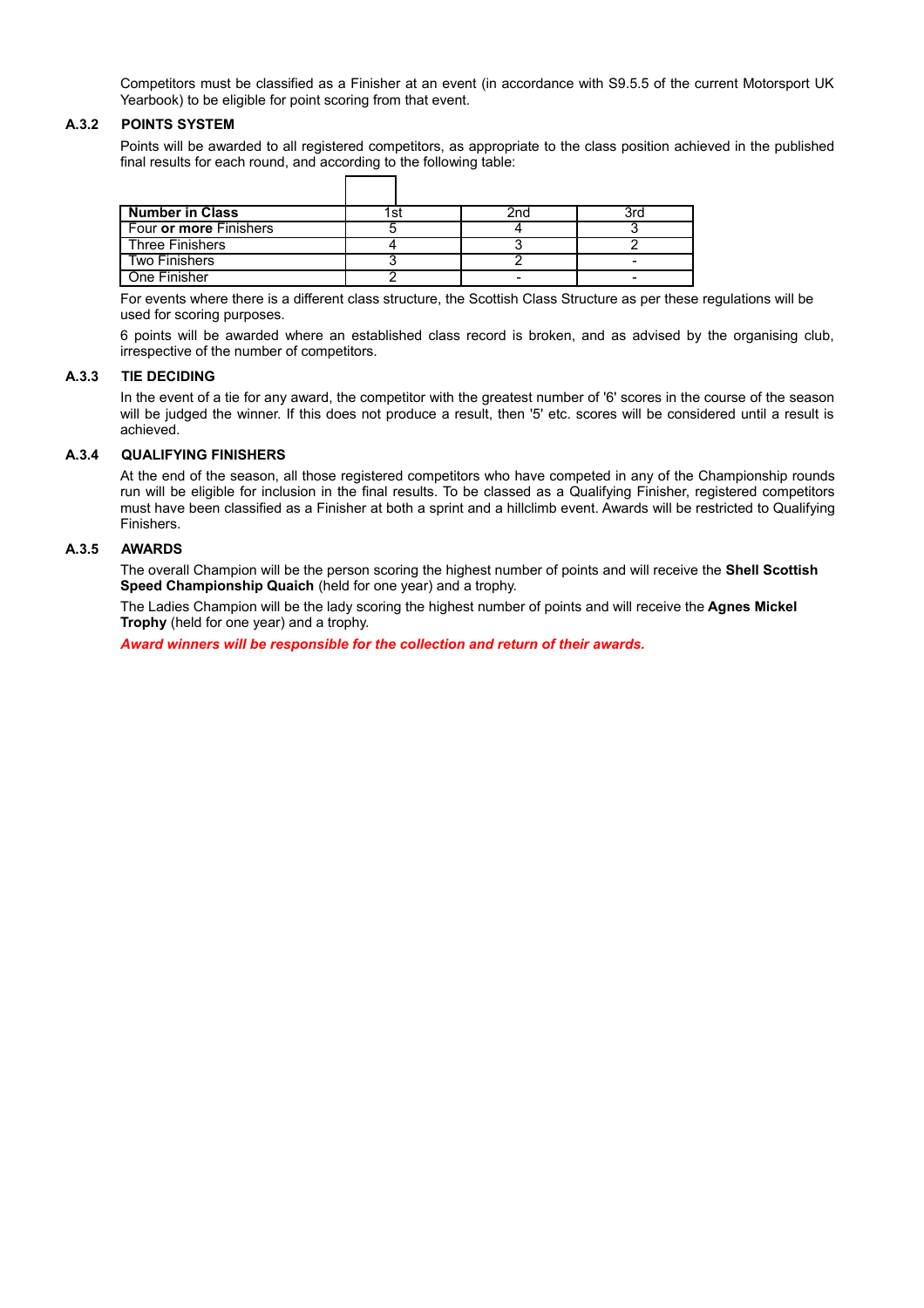# **Race With Respect**

## **Encouraging a positive environment, on and off the track**

A socially-minded standard of behaviour is expected from everyone within the motorsport community. By participating in a Motorsport UK event, in any capacity, you are agreeing to follow the values of the governing body's Respect Code:

- Respect
	- Integrity
	- Fair Play
	- Self-control
	- Good Manners

We therefore ask all members to pledge to **#RaceWithRespect** and:

- Contribute to a welcoming and friendly environment that ensures the safety and welfare of all participants
	- Always behave with integrity and uphold fairness in the sport; play your part in keeping the sport safe through your actions
	- Treat everyone with respect, regardless of their gender, ethics or social background, language, religious or other beliefs, disability, sexual identity or other status
	- Recognise that we all represent the sport and therefore have a duty to be polite and respectful to all staff, officials, competitors, volunteers, as well as fans and supporters

• Respect the rules, regulations and authority of the officials and Motorsport UK Breaching the above obligations may result in disciplinary action.

## **END OF REGULATIONS**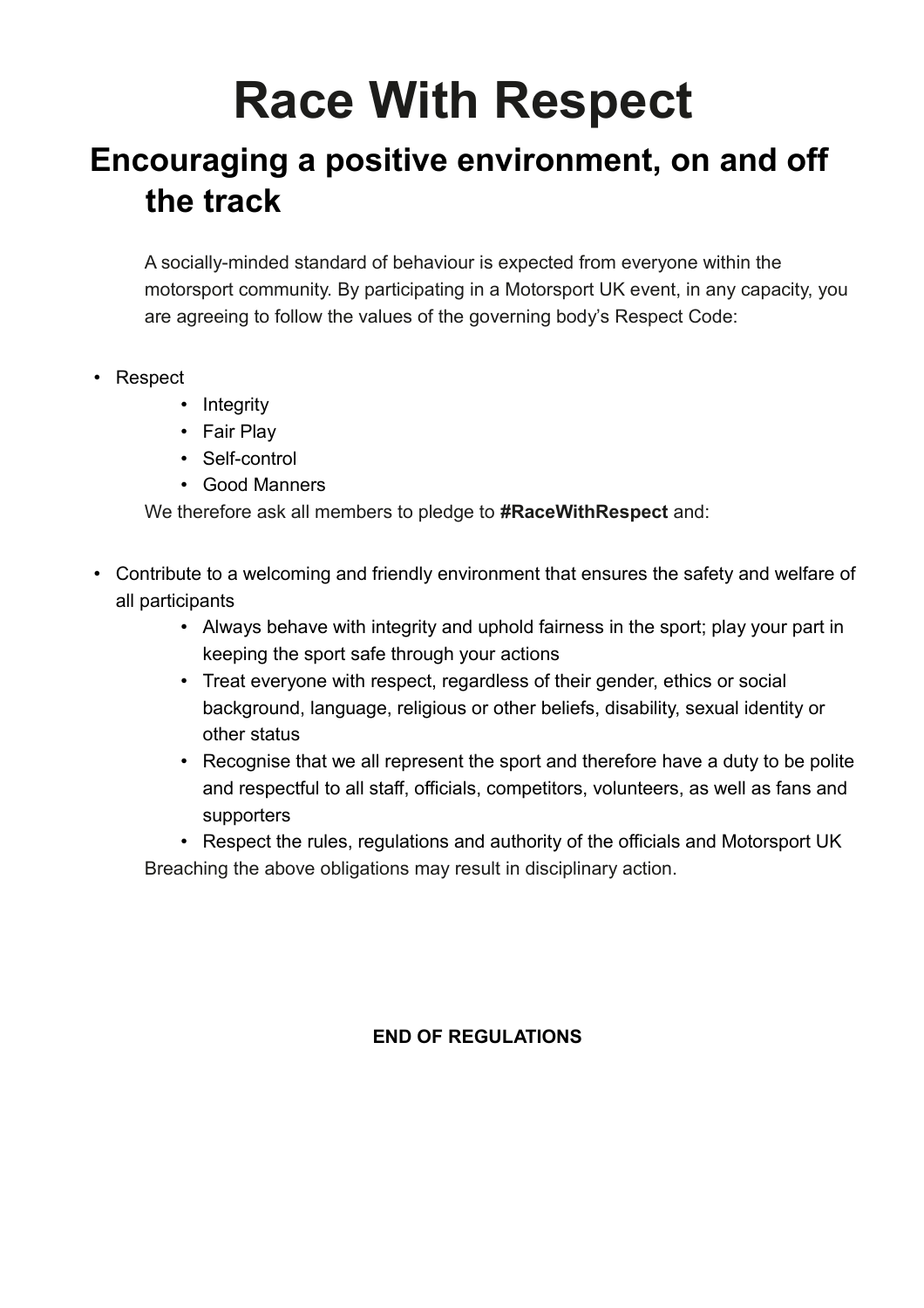### **Scottish Sprint, Hillclimb and Speed Championships 2022 Official Entry Form**

| wish to enter the following championships:<br>(tick the relevant box, you will also be entered for the<br>Scottish Speed Championship if you tick both) | <b>Scottish Sprint Championship</b><br>Scottish Hillclimb Championship |  |
|---------------------------------------------------------------------------------------------------------------------------------------------------------|------------------------------------------------------------------------|--|
|                                                                                                                                                         |                                                                        |  |
| A Newcomer is any competitor who has not previously<br>entered any sprint, hillclimb or speed championship:                                             | I am a Newcomer                                                        |  |
| (tick the relevant box)                                                                                                                                 | I am NOT a Newcomer                                                    |  |

I have read the Supplementary Regulations for these Championships and agree to be bound by them and by the General Competition Rules of the Motorsport UK. In consideration of the acceptance of this entry I agree to save harmless and keep indemnified the Organising Committee, Motorsport UK and their respective officials, servants, representatives and agents from and against all actions, claims, costs, expenses and demands in respect of death, injury, loss or damage to the person or property of myself, my driver(s), passenger(s), or mechanic(s) (as the case may be), howsoever caused, arising out of or in connection with this entry, or my taking part in these Championships and notwithstanding that the same may have been contributed to or occasioned by the negligence of the said bodies, their servants, representatives or agents.

By entering my details below, I acknowledge that the Championship has a legitimate and contractual basis to use these in accordance with its privacy notice to administer membership and competitions, including the publication of results, and to contact me from time to time to promote motorsport. I understand that details of the Championship's privacy notice, which sets out how my details are used, who it might be shared with, how it is kept secure, and my rights as a data subject will be provided to me periodically.

#### **Please complete the following in BLOCK CAPITALS**

| Full name                             |
|---------------------------------------|
|                                       |
|                                       |
| <b>Address</b>                        |
|                                       |
|                                       |
|                                       |
|                                       |
|                                       |
|                                       |
|                                       |
|                                       |
|                                       |
| Postcode                              |
|                                       |
|                                       |
| <b>Mobile</b>                         |
|                                       |
|                                       |
| Email (General Competition Rules 3.6) |
|                                       |
|                                       |
|                                       |

*Please pay the Registration Fee of £25.00 directly to the Championship's bank account: Scottish Sprint and Hillclimb Championship; Account 20048275; Sort Code 40-22-66; Reference 'Championship Entry'. .*

| I have paid the £25.00 entry fee: | directly to the above bank account |  |
|-----------------------------------|------------------------------------|--|

Please pay your Registration Fee and send this completed entry form to be received at the address below

**Championship Co-ordinator Easter Woodlands Dalcross Inverness IV2 7JE**

**Official use only**

| Date entry received | avment |
|---------------------|--------|
|                     |        |